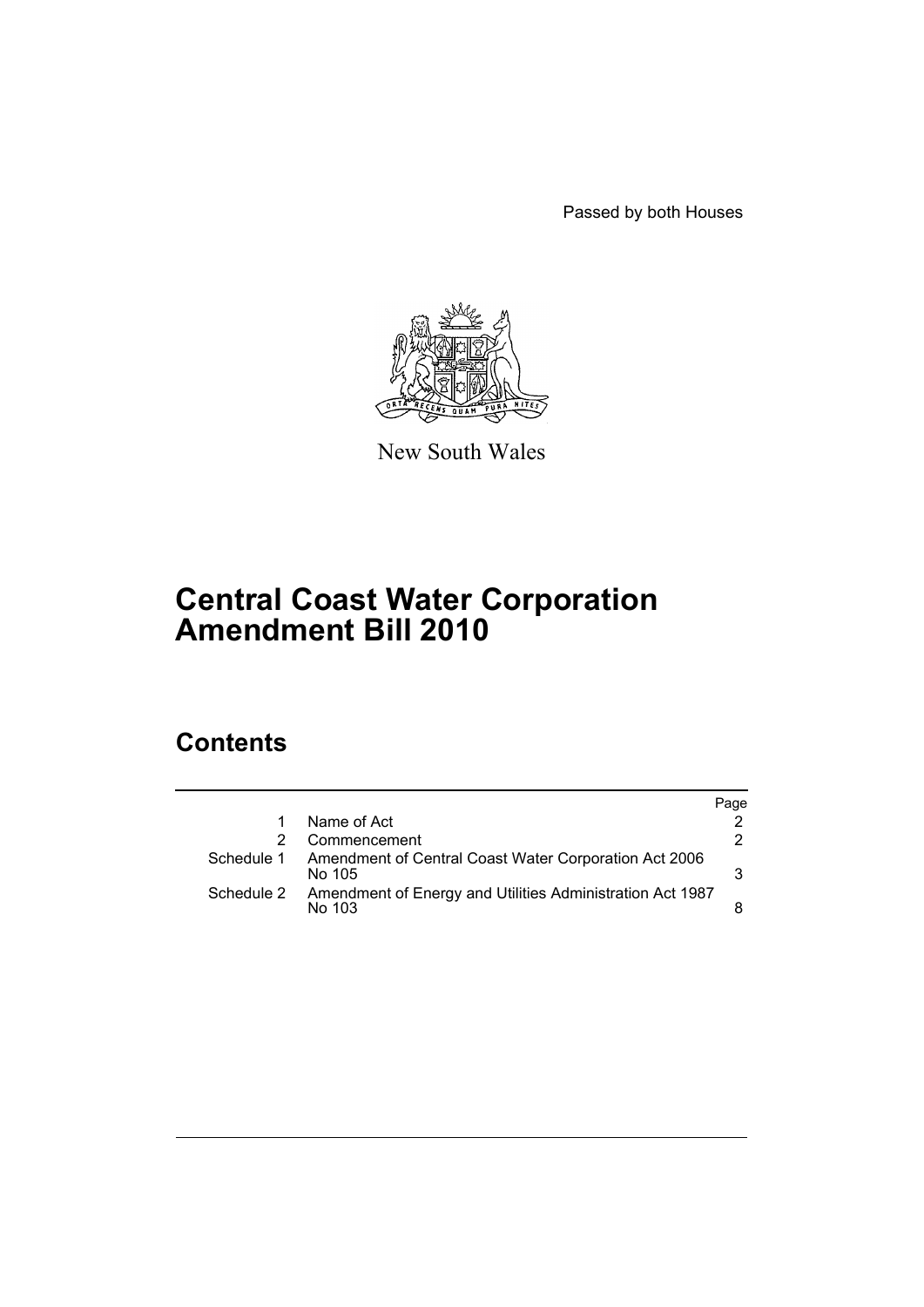*I certify that this public bill, which originated in the Legislative Assembly, has finally passed the Legislative Council and the Legislative Assembly of New South Wales.*

> *Clerk of the Legislative Assembly. Legislative Assembly, Sydney, , 2010*



New South Wales

# **Central Coast Water Corporation Amendment Bill 2010**

Act No , 2010

An Act to amend the *Central Coast Water Corporation Act 2006* to facilitate the establishment of the Central Coast Water Corporation as a water supply authority; to amend the *Energy and Utilities Administration Act 1987* to provide for the Corporation to be made a contributor to the Climate Change Fund; and for other purposes.

*I have examined this bill and find it to correspond in all respects with the bill as finally passed by both Houses.*

*Assistant Speaker of the Legislative Assembly.*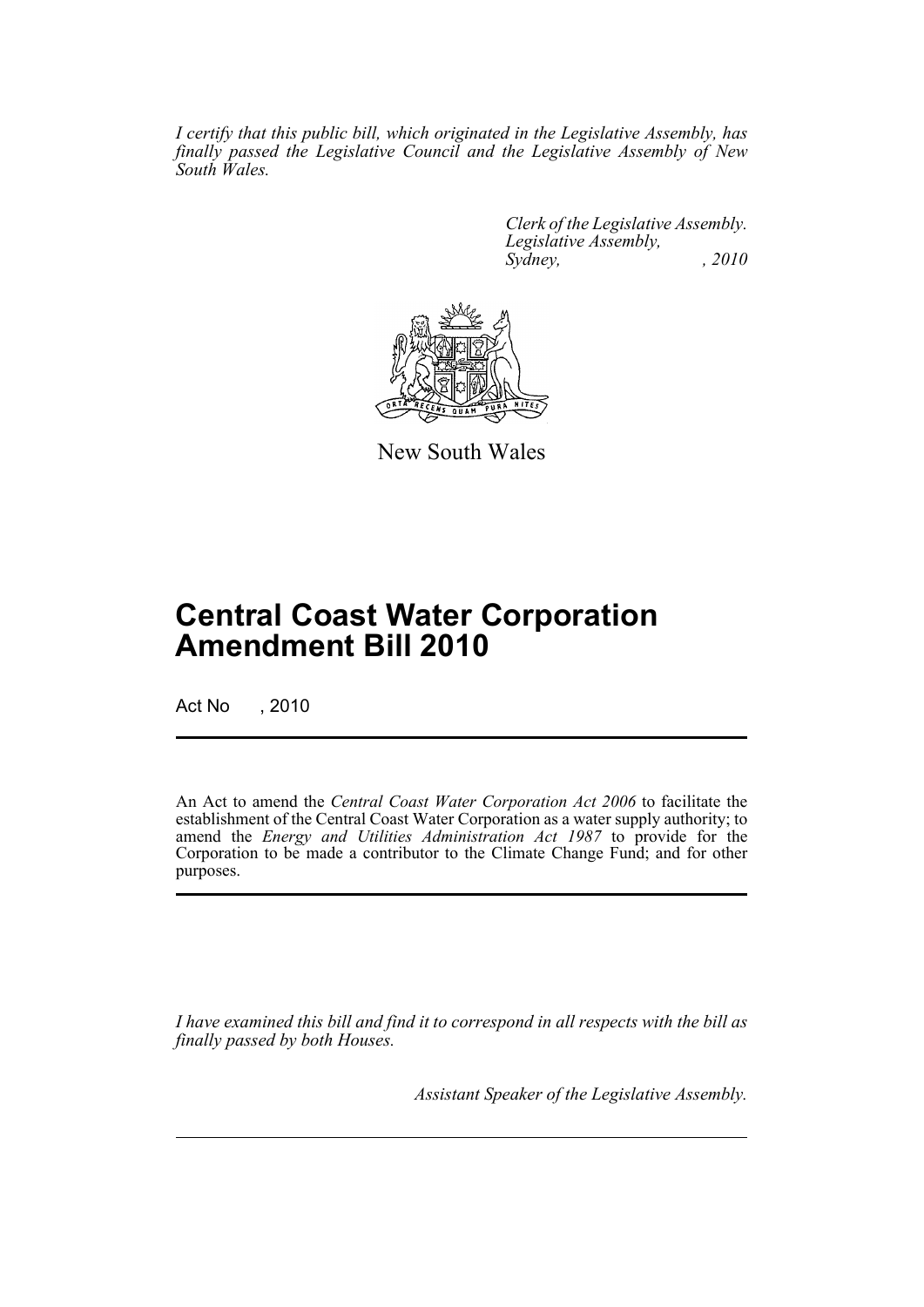## <span id="page-2-0"></span>**The Legislature of New South Wales enacts:**

#### **1 Name of Act**

This Act is the *Central Coast Water Corporation Amendment Act 2010*.

### <span id="page-2-1"></span>**2 Commencement**

This Act commences on a day or days to be appointed by proclamation.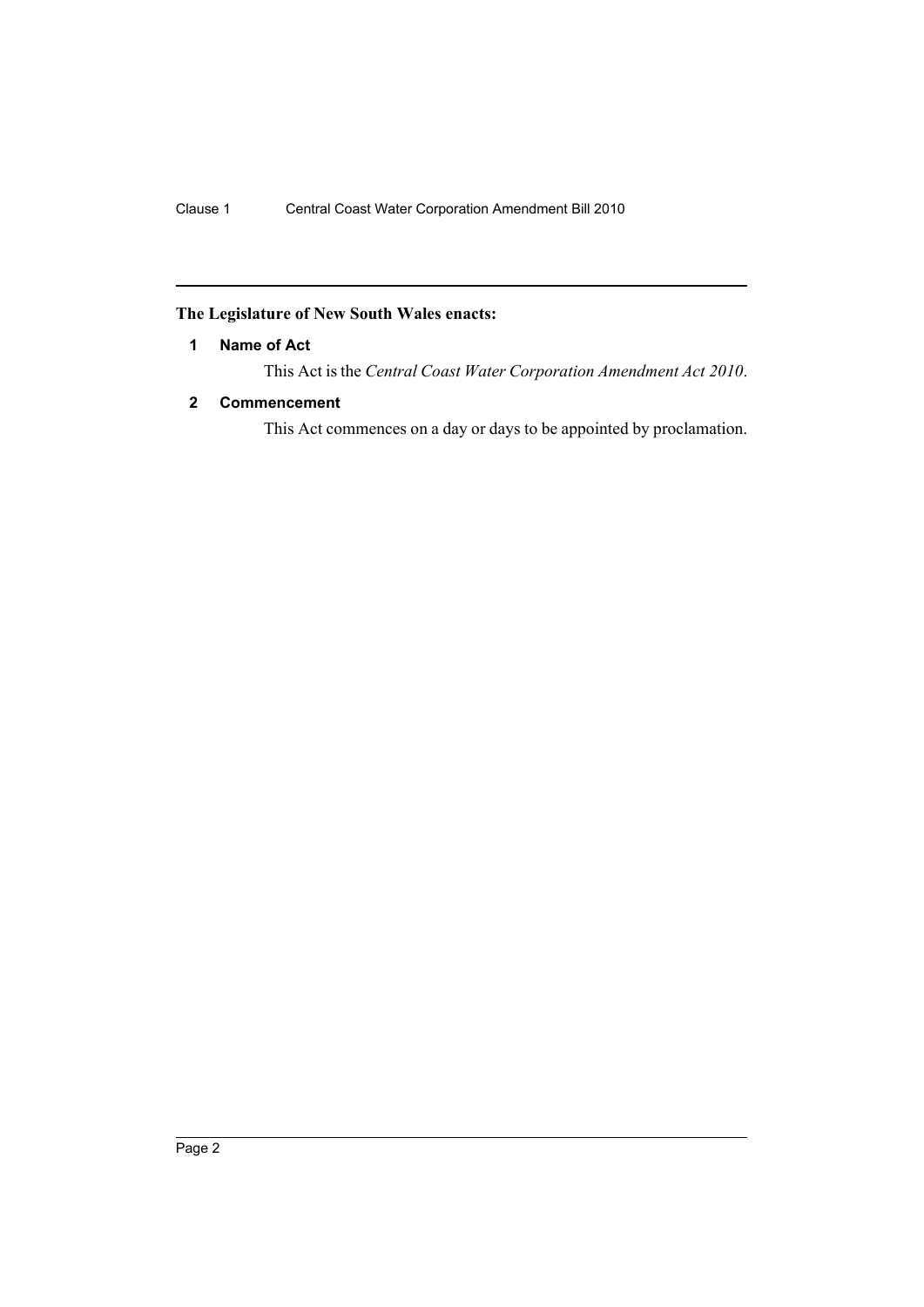Amendment of Central Coast Water Corporation Act 2006 No 105 Schedule 1

# <span id="page-3-0"></span>**Schedule 1 Amendment of Central Coast Water Corporation Act 2006 No 105**

#### **[1] Section 2 Commencement**

Omit section 2 (2)–(8). Insert instead:

- (2) The following proclamations may not be made except on the Minister's recommendation:
	- (a) a proclamation to commence section 4 (the *proclamation constituting the Corporation*),
	- (b) a proclamation to commence Schedule 7.2 [2],
	- (c) a proclamation to commence Schedule 7.2 [4].
- (3) The Minister may not recommend the making of a proclamation referred to in subsection (2) unless:
	- (a) in the case of the proclamation constituting the Corporation—each of the constituent councils:
		- (i) has, by a resolution of the council, approved the same constitution for the Corporation (being a constitution that complies with section 8), and
		- (ii) has, pursuant to a resolution of the council, entered into a voting shareholders' agreement with the other constituent council (being an agreement that complies with section  $10$ ), and
	- (b) each of the constituent councils has, pursuant to a resolution of the council, requested that the Minister recommend the making of the proclamation.

#### **[2] Section 3 Definitions**

Omit "and whether vested or contingent" wherever occurring from the definitions of *assets*, *liabilities* and *rights* in section 3 (1).

Insert instead ", whether vested or contingent and whether personal or assignable".

#### **[3] Section 10 Voting shareholders' agreement**

Omit "section 2 (3) (c) or (8)" from section 10 (2) (a) (i).

Insert instead "section 2 (3) (b)".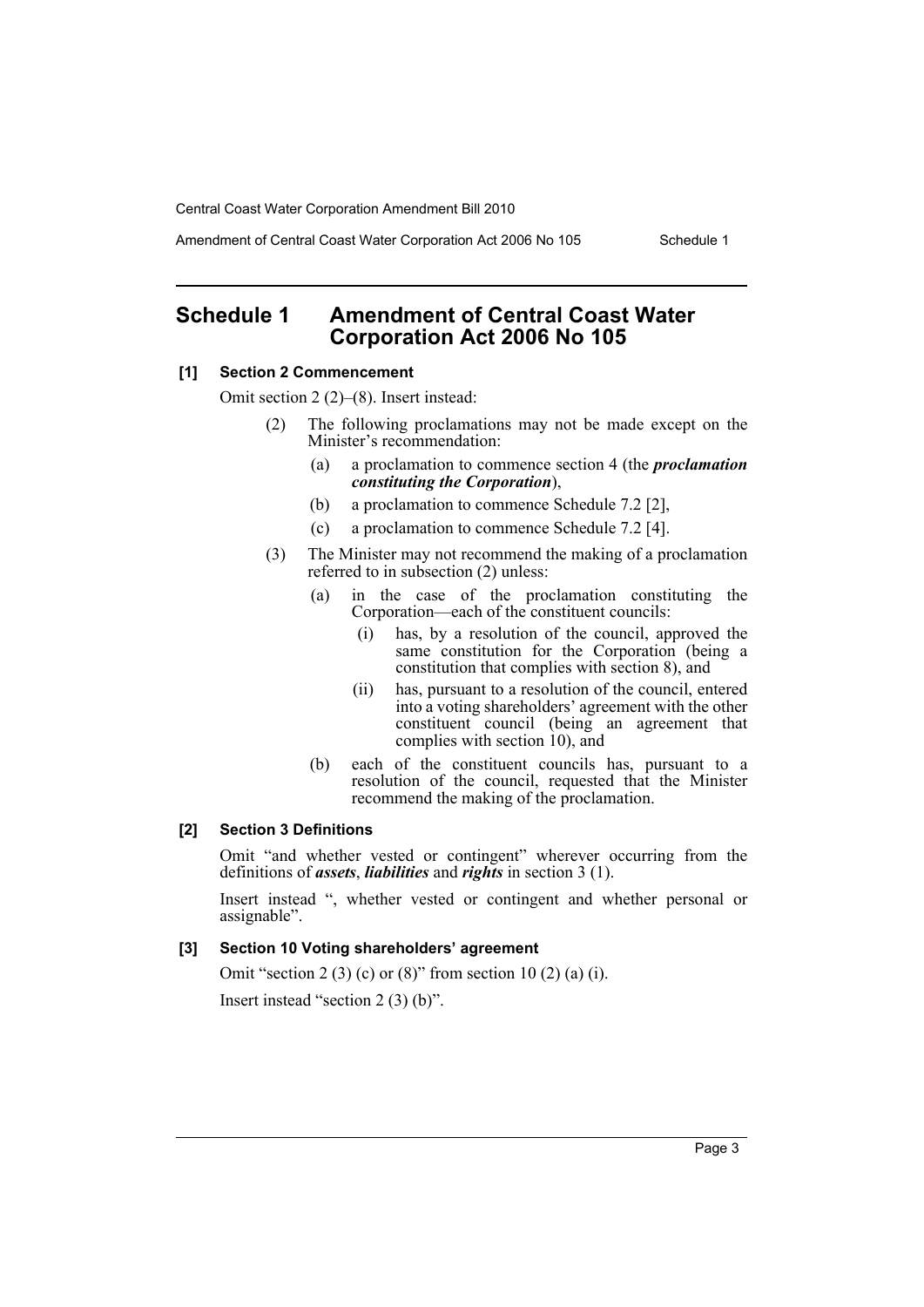Schedule 1 Amendment of Central Coast Water Corporation Act 2006 No 105

#### **[4] Section 28A**

Insert after section 28:

#### **28A Ownership of water management works**

- (1) The Corporation is the owner of all water management works (within the meaning of Part 2 of Chapter 6 of the *Water Management Act 2000*):
	- (a) that are installed in or on land by the Corporation, or
	- (b) that were previously installed in or on land and transferred to the Corporation from a constituent council under this Act,

regardless of whether or not the Corporation owns the land in or on which the works are situated.

- (2) The Corporation may operate, repair, replace, maintain, remove, extend, expand, connect, disconnect, improve or do any other things that are necessary or appropriate to any such works to ensure that, in the opinion of the Corporation, the works are used in an efficient manner for the purposes for which the works were installed.
- (3) The provisions of this section have effect despite anything contained in section 42 of the *Real Property Act 1900*.

#### **[5] Section 32 Transfer of staff, assets, rights and liabilities**

Omit "The Minister" and "a constituent council's" from section 32 (2).

Insert instead "A constituent council" and "the council's", respectively.

#### **[6] Section 32 (3)**

Omit the subsection. Insert instead:

(3) A transfer order under subsection (2) may not be made by a constituent council unless the other constituent council has consented to the transfer order.

#### **[7] Section 32 (4) and (5)**

Omit the subsections.

#### **[8] Section 32 (8)–(8B)**

Omit section 32 (8). Insert instead:

(8) An order under this section may be made on such terms and conditions as are specified or referred to in the order (including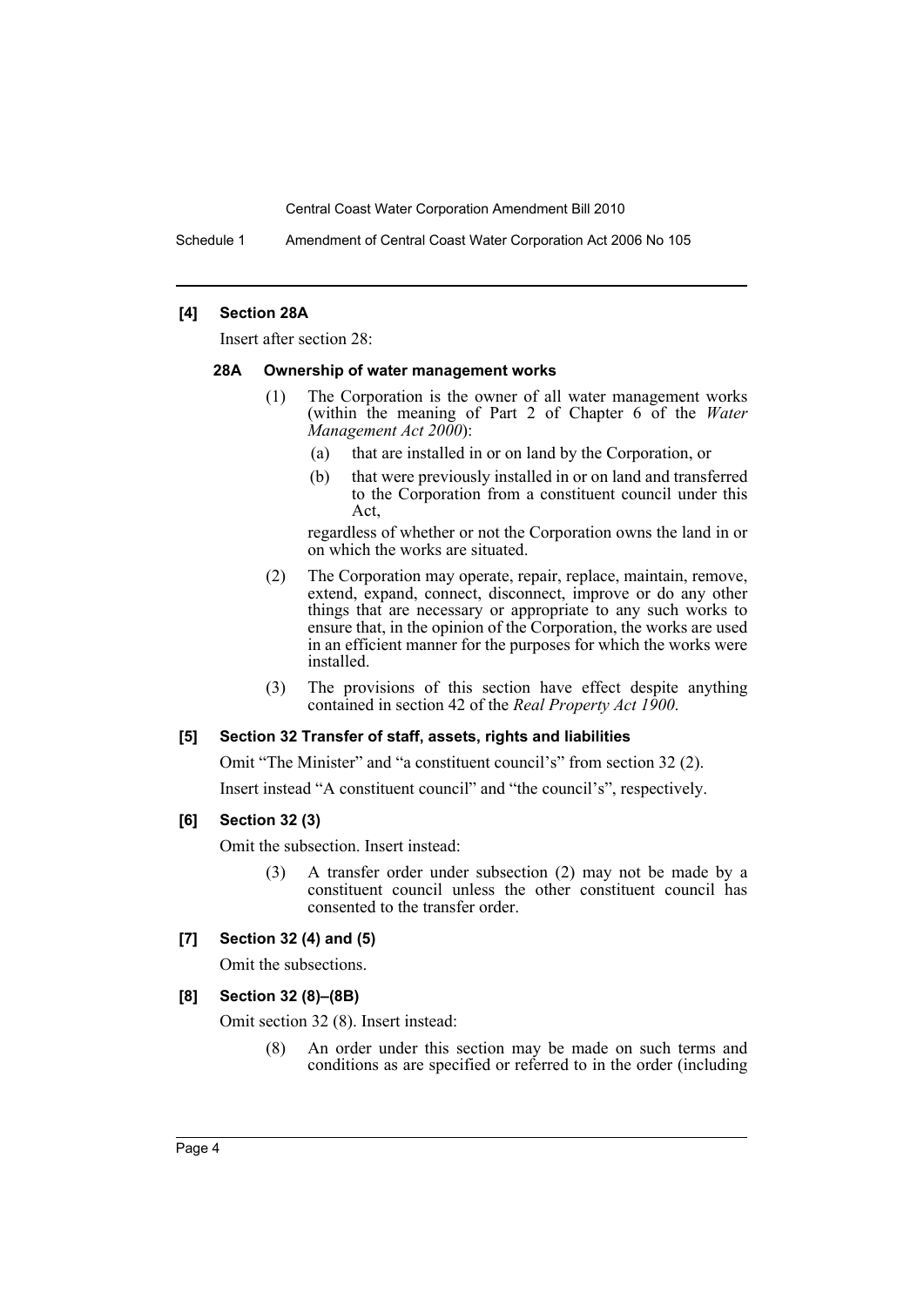Amendment of Central Coast Water Corporation Act 2006 No 105 Schedule 1

terms and conditions for the payment of consideration agreed or determined in accordance with subsection (8A)).

- (8A) The consideration, if any, to be paid by the Corporation or a constituent council in respect of the transfer of any asset, right or liability of a constituent council to the Corporation is to be a fair value:
	- (a) determined by agreement between the Corporation and both of the constituent councils, or
	- (b) if such an agreement cannot be reached—determined by an independent arbitrator who is:
		- (i) appointed by the Corporation and both of the councils, or
		- (ii) appointed by the Minister if the Corporation and both of the councils cannot agree on an arbitrator.
- (8B) The determination of any such arbitrator as to an amount of consideration payable is final.

### **[9] Section 33 Grant of operating licence**

Insert after section 33 (2):

(3) The Corporation is not required to have an operating licence to carry out the functions referred to in subsection  $(1)$   $(a)$  or  $(b)$  until such time as it becomes a water supply authority for the purposes of the *Water Management Act 2000*.

**Note.** On the commencement of Schedule 7.2 [4], the *Water Management Act 2000* will be amended to include the Corporation as a water supply authority under that Act.

#### **[10] Section 34 Terms and conditions of operating licences**

Omit section 34 (3). Insert instead:

- (3) The regulations may make provision for or with respect to:
	- (a) the establishment and operation of the industry ombudsman scheme referred to in subsection (1) (b), and
	- (b) when any one or more of the conditions for an operating licence referred to in subsection (1) or (2) will, or will not, be required to be included in an operating licence.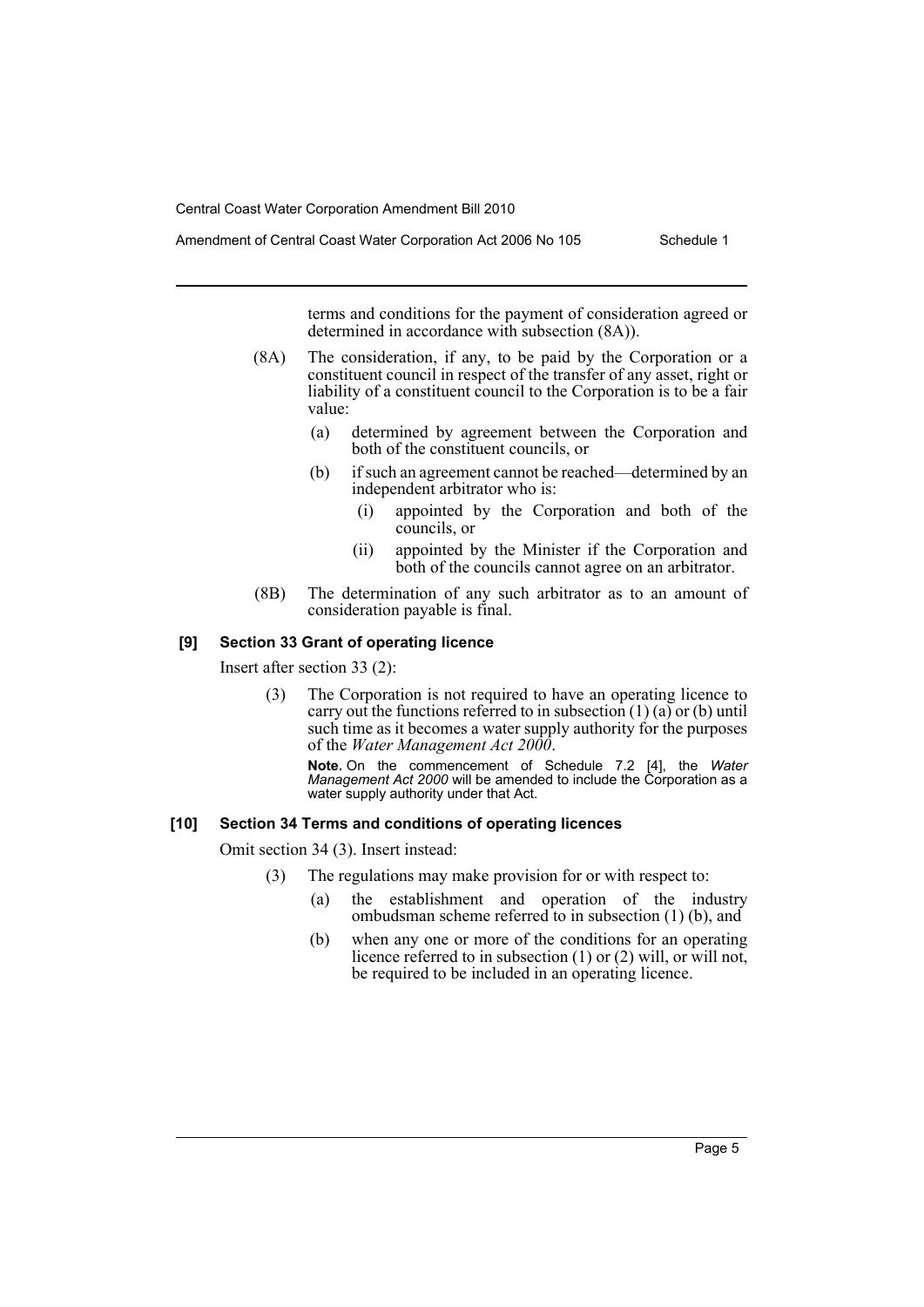Schedule 1 Amendment of Central Coast Water Corporation Act 2006 No 105

#### **[11] Section 59A**

Insert after section 59:

#### **59A Section 293 of Water Management Act 2000 does not apply to certain functions under this Act**

- (1) A constituent council is not subject to the control and direction of the Minister under section 293 of the *Water Management Act 2000* in its capacity as a water supply authority in connection with the exercise by the council of any of the following functions:
	- (a) the making of transfer orders to transfer any of the staff, assets, rights or liabilities of the council to the Corporation,
	- (b) the making of a request by the council for the Minister to recommend the making of a proclamation referred to in section 2  $(2)$  (b) or  $(c)$ ,
	- (c) the granting of consent by the council for the purposes of section 32 $(3)$ ,
	- (d) the determination of the consideration (if any) for any assets, rights or liabilities of a constituent council that are, or are proposed to be, transferred to the Corporation under this Act.
- (2) However, this section does not limit the Minister's powers of control and direction under section 293 of the *Water Management Act 2000* when exercised for the purpose of ensuring that a constituent council complies with its undertakings under the Memorandum of Understanding.
- (3) In this section:

*Memorandum of Understanding* means the Memorandum of Understanding entered into by the Minister and the constituent councils on 9 August 2010 concerning the transfer under this Act of the functions of the councils as water supply authorities to the Corporation.

#### **[12] Schedule 5 Transfer of staff, assets, rights and liabilities**

Insert after clause 9 (1) (d):

(d1) the transferee has all the entitlements and obligations of the transferor in relation to those assets, rights and liabilities that the transferor would have had but for the order, whether or not those entitlements and obligations were actual or potential at the time the order took effect,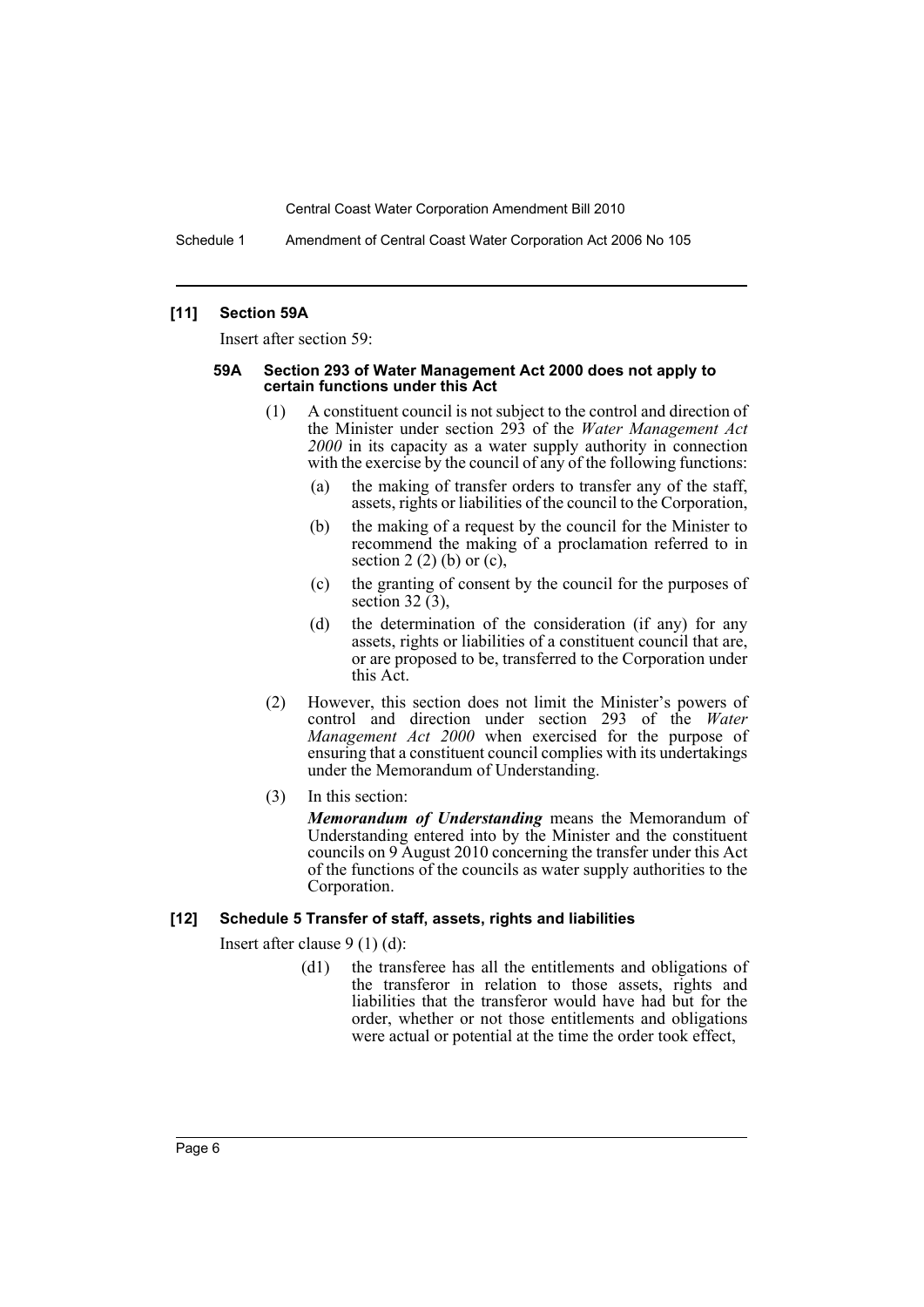Amendment of Central Coast Water Corporation Act 2006 No 105 Schedule 1

### **[13] Schedule 5, clause 9 (2)**

Insert "(or the making or operation of a transfer order)" after "this Schedule".

#### **[14] Schedule 5, clause 10**

Omit the clause. Insert instead:

#### **10 No compensation payable**

- (1) Subject to subclause (2) and section 32 (8) and (8A), no compensation is payable to any person or body in connection with a transfer.
- (2) A transfer order under section 41 (3) may provide for the extent (if any) of compensation payable in connection with a transfer to which the order gives rise.

#### **[15] Schedule 5, clause 12**

Insert "resulting from a transfer order under section 41" after "a transfer".

#### **[16] Schedule 8 Savings, transitional and other provisions**

Insert at the end of clause 1 (1):

*Central Coast Water Corporation Amendment Act 2010*

### **[17] Schedule 8, clause 1 (3)**

Omit "in the Gazette". Insert instead "on the NSW legislation website".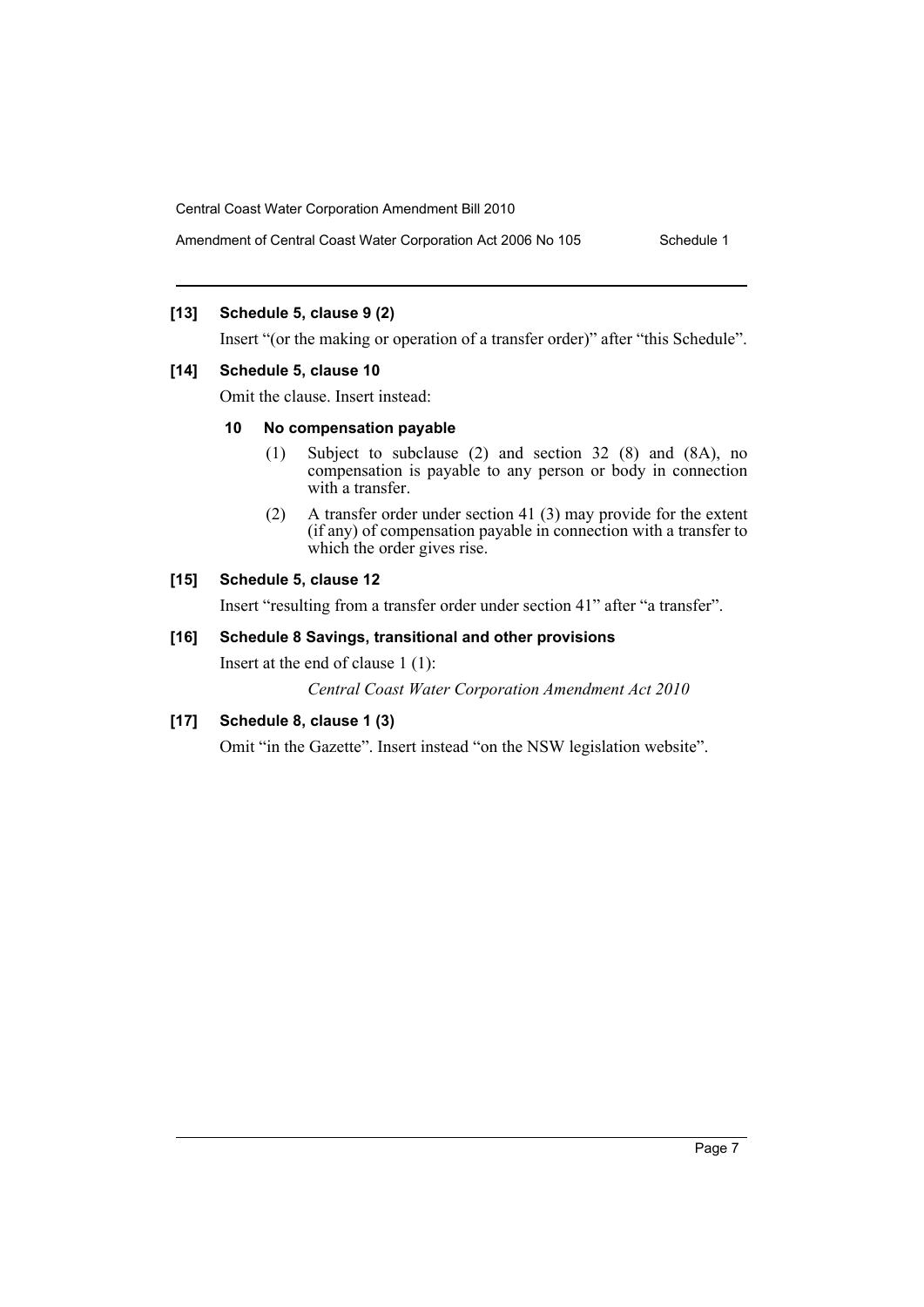Schedule 2 Amendment of Energy and Utilities Administration Act 1987 No 103

# <span id="page-8-0"></span>**Schedule 2 Amendment of Energy and Utilities Administration Act 1987 No 103**

#### **[1] Section 3 Definitions**

Omit "and includes a licensed network operator or licensed retail supplier within the meaning of the *Water Industry Competition Act 2006*" from the definition of *State water agency* in section 3 (1).

Insert instead:

and includes:

- (c) a licensed network operator or licensed retail supplier within the meaning of the *Water Industry Competition Act 2006*, and
- (d) the Central Coast Water Corporation on and from the time when it is prescribed by the regulations to be a State water agency for the purposes of this definition.

#### **[2] Schedule 2 Savings, transitional and other provisions**

Insert after Part 5:

# **Part 6 Provision consequent on enactment of Central Coast Water Corporation Amendment Act 2010**

#### **14 Prescription of Central Coast Water Corporation as State water agency**

(1) A regulation that prescribes the Central Coast Water Corporation to be a State water agency for the purposes of the definition of *State water agency* in section 3 (1) may not be made unless a day or days have been appointed under section 2 of the *Central Coast Water Corporation Act 2006* for the commencement of both Schedule  $7.2$  [2] and [4] to that Act.